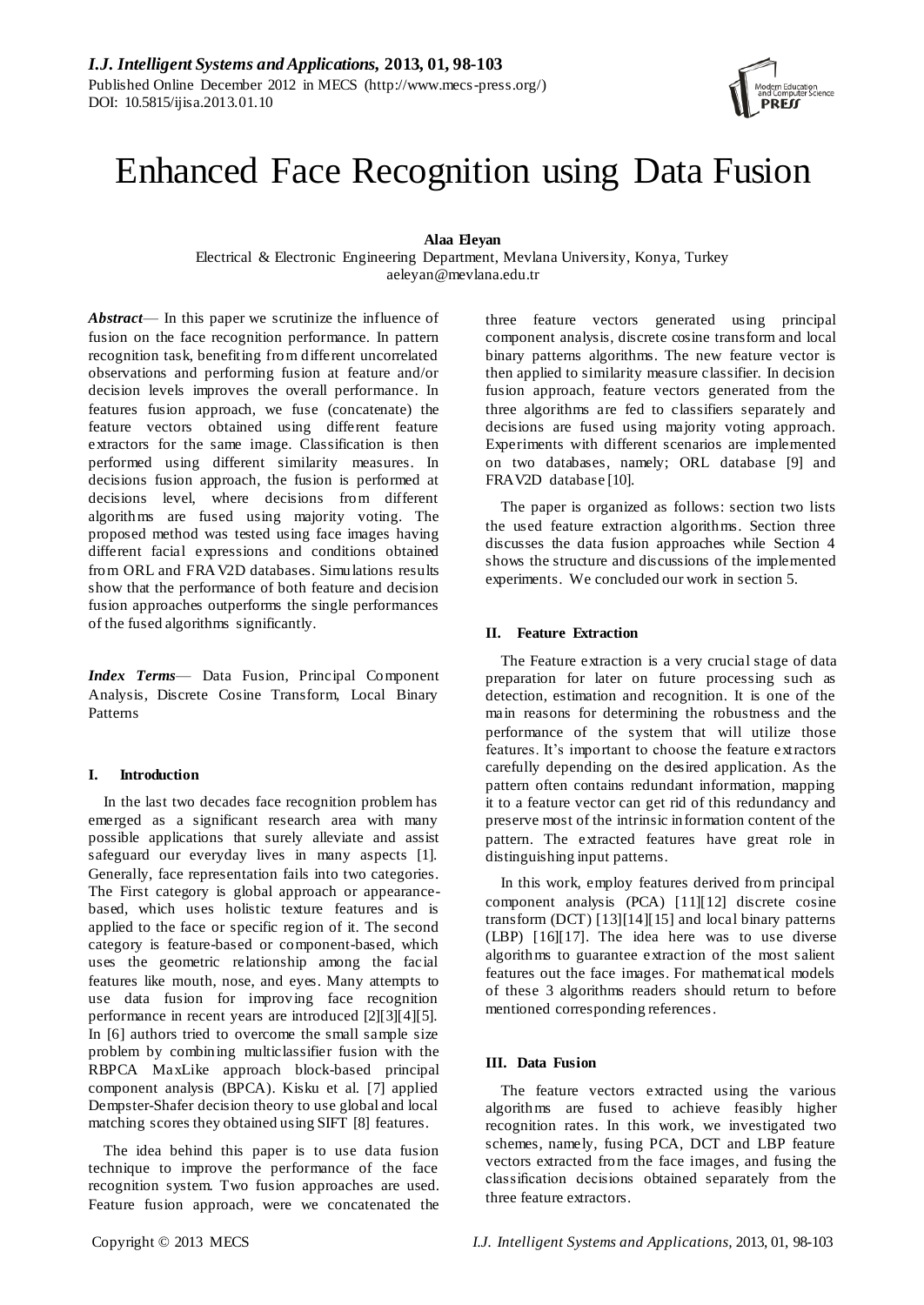

Fig. 1: Block diagram for feature fusion

## **3.1 Feature Fusion**

In feature fusion scheme, feature extraction is performed using PCA, DCT and LBP algorithms. The extracted feature vectors from the above algorithms are concatenated to construct a new feature vector to be used for classification as shown in Figure 1.

The feature vectors are extracted using three feature extraction algorithms, namely, PCA, DCT and LBP. In feature fusion scheme, a feature vector of face image is formed by concatenating the extracted feature vectors using the previously mentioned algorithms. Assuming  $F_1$ ,  $F_2$  and  $F_3$  are the feature vectors generated using PCA, DCT and LBP algorithms, respectively. The feature vectors are defined as follows:

$$
V_{PCA} = \left[\frac{F_1}{\|F_1\|}\right],\tag{1}
$$

$$
V_{DCT} = \left[\frac{F_2}{\|F_2\|}\right],\tag{2}
$$

$$
V_{LBP} = \left[\frac{F_3}{\|F_3\|}\right],\tag{3}
$$

$$
V_{Fusion} = \frac{[v_{PCA} v_{DCT} v_{LBP}]}{\| [v_{PCA} v_{DCT} v_{LBP}] \|},
$$
\n(4)

where ||.|| is the second norm. Since the ranges of the values ın the feature vectors extracted from the three different algorithms are not same, the feature vectors  $F_I$ ,  $F_2$  and  $F_3$  are normalized as in (1)-(4), respectively, to

make sure that the influence of the three different algorithms to the feature vectors are similarly weighted. *FFusion* is the final feature vector generated by concatenating the three feature vectors obtained using the three feature extraction algorithms.

# **3.2 Decision Fusion**

In decision fusion, each of the previously mentioned feature extraction algorithms is run separately for face classification. Decisions coming from the three algorithms are compared and majority voting is applied to obtain the final decision. Block diagram of the system is shown in Figure 2.

## **IV. Experimental Results and Analysis**

## **4.1 Datasets**

We evaluated our proposed system by carrying out extensive experiments using two face databases. ORL face database is the first database we experimented with. It consists of 40 people with 10 images acquired for each one with different facial expressions and illumination variations.

FRAV2D database is the second database that is used. It comprises 109 people, with 32 images each. It includes frontal images with different head orientations, facial expressions and occlusions. In our experiments, we used a subset of the database consisting of 60 people with 10 images each with no overlap between the training and test face images. Face images in Figure 3 are examples from both databases.



Fig. 2: Block diagram for decision fusion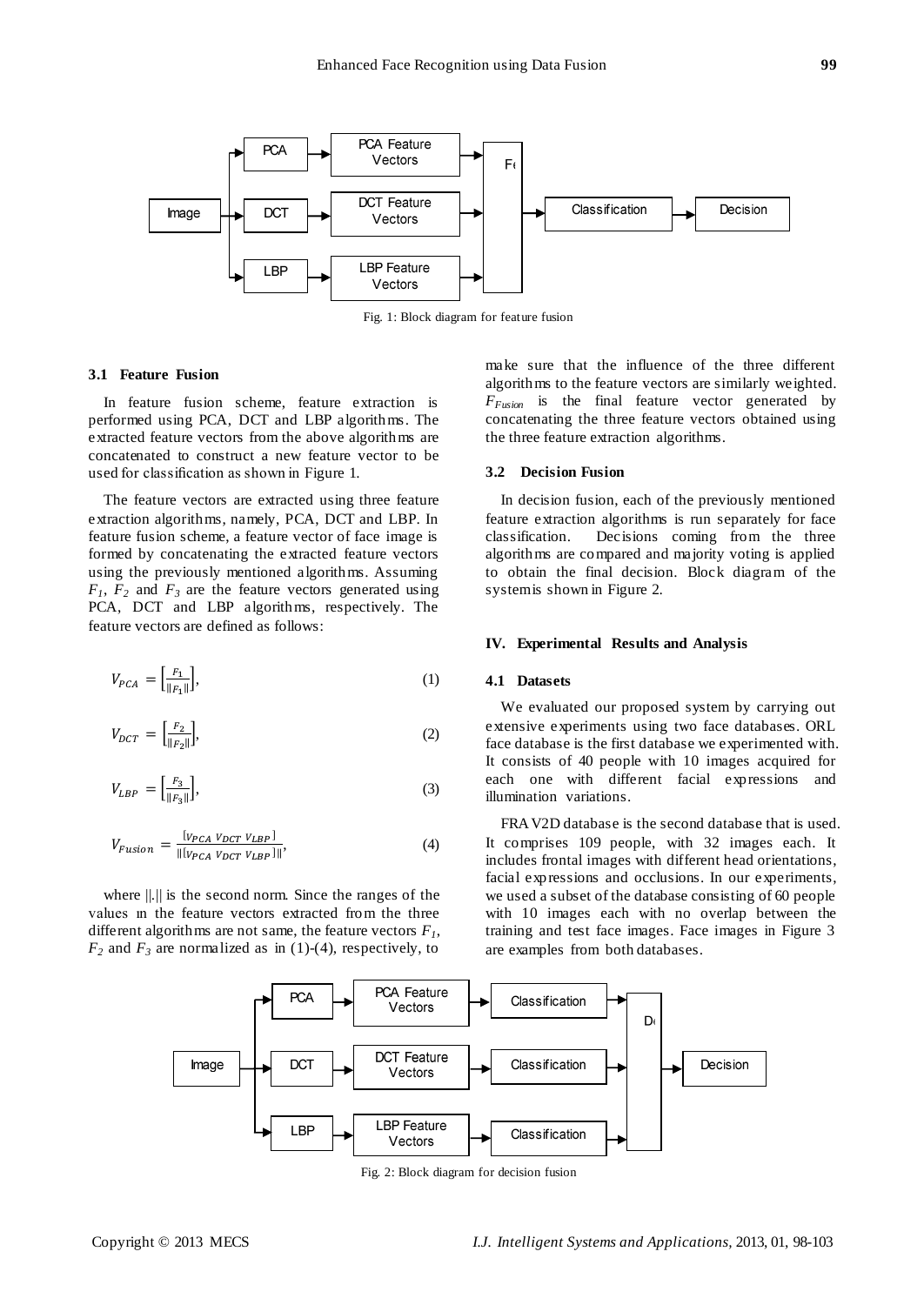

(b) Fig. 3: Face examples from: (a) ORL database (b) FRAV2D database

## **4.2 Similarity Measures**

The similarity measures used in our experiments to evaluate the efficiency of different representation and recognition methods include  $L_I$  distance measure,  $\delta_{L_I}$ ,  $L_2$  distance measure,  $\delta_{L2}$ , and cosine similarity measure, δcos, which are defined as follows [18]:

$$
\delta_{L_1}(x, y) = \sum_n |x_n - y_n|,\tag{5}
$$

$$
\delta_{L_2}(x, y) = (x - y)^t (x - y),
$$
\n(6)

$$
\delta_{\cos}(x, y) = \frac{-x^t y}{\|x\| \|y\|} \tag{7}
$$

# **4.3 Similarity Measures**

In the experiments for face recognition, three similarity measures are used, namely; Manhattan (*L1*) distance, Euclidean (*L2*) distance, and Cosine (*Cos*) distance. Many experiments are implemented as it shown in the following sections. Firstly, we implemented the face recognition system using the three feature algorithms separately without the use of fusion technique using both ORL and FRAV2D databases. These results are used as a baseline for comparisons with the results obtained from the other scenarios where feature and decision fusion techniques are used.

## **4.4 Experiments using Separated Algorithms**

In these experiments we implemented PCA, DCT, and LBP algorithms for face recognition separately. Three similarity measures are used as classifiers. Number of used training images changed between 1 to 9 out of 10 images per person. Table 1 and Table 2 show the obtained results using ORL and FRAV2D databases, respectively.

## **4.5 Experiments using Feature Fusion**

In this section, we implemented feature fusion approach by concatenating the three feature vectors obtained from PCA, DCT, and LBP algorithms to form a new feature vector. The new feature vector is then applied to the classifier which is in this case one of the used similarity measures. Again, number of used training images changed between 1 to 9 out of 10 images per person. Table 3 shows the results using ORL database while Table 4 shows the results using FRAV2D database.

| Algorithm<br><b>PCA</b> | Similarity     | Number of training images |       |       |       |       |       |       |       |       |
|-------------------------|----------------|---------------------------|-------|-------|-------|-------|-------|-------|-------|-------|
|                         | Measure        |                           | 2     | 3     | 4     | 5     | 6     | 7     | 8     | 9     |
|                         | L1             | 62.58                     | 78.06 | 83.50 | 87.17 | 88.35 | 90.13 | 91.75 | 92.13 | 91.25 |
|                         | L2             | 63.94                     | 79.06 | 85.04 | 89.46 | 92.10 | 93.69 | 96.25 | 95.63 | 95.75 |
|                         | $\cos$         | 64.94                     | 80.19 | 86.32 | 91.04 | 93.50 | 94.88 | 96.75 | 95.38 | 95.50 |
|                         | L1             | 71.94                     | 82.19 | 85.36 | 89.58 | 90.50 | 96.25 | 95.00 | 96.25 | 92.50 |
| <b>DCT</b>              | L <sub>2</sub> | 71.94                     | 82.81 | 85.71 | 88.33 | 90.50 | 96.25 | 95.83 | 96.25 | 95.00 |
|                         | $\cos$         | 71.94                     | 82.81 | 85.71 | 88.33 | 90.50 | 96.25 | 95.83 | 96.25 | 95.00 |
| LBP                     | L1             | 57.50                     | 68.13 | 72.50 | 75.42 | 84.00 | 84.38 | 88.33 | 91.25 | 97.50 |
|                         | L2             | 55.28                     | 64.38 | 65.71 | 70.83 | 78.00 | 83.13 | 85.00 | 85.00 | 95.00 |
|                         | $\cos$         | 55.28                     | 64.38 | 65.71 | 70.83 | 78.00 | 83.13 | 85.00 | 85.00 | 95.00 |

Table 1: Experimental results on ORL database using PCA, DCT and LBP separately with different similarity measures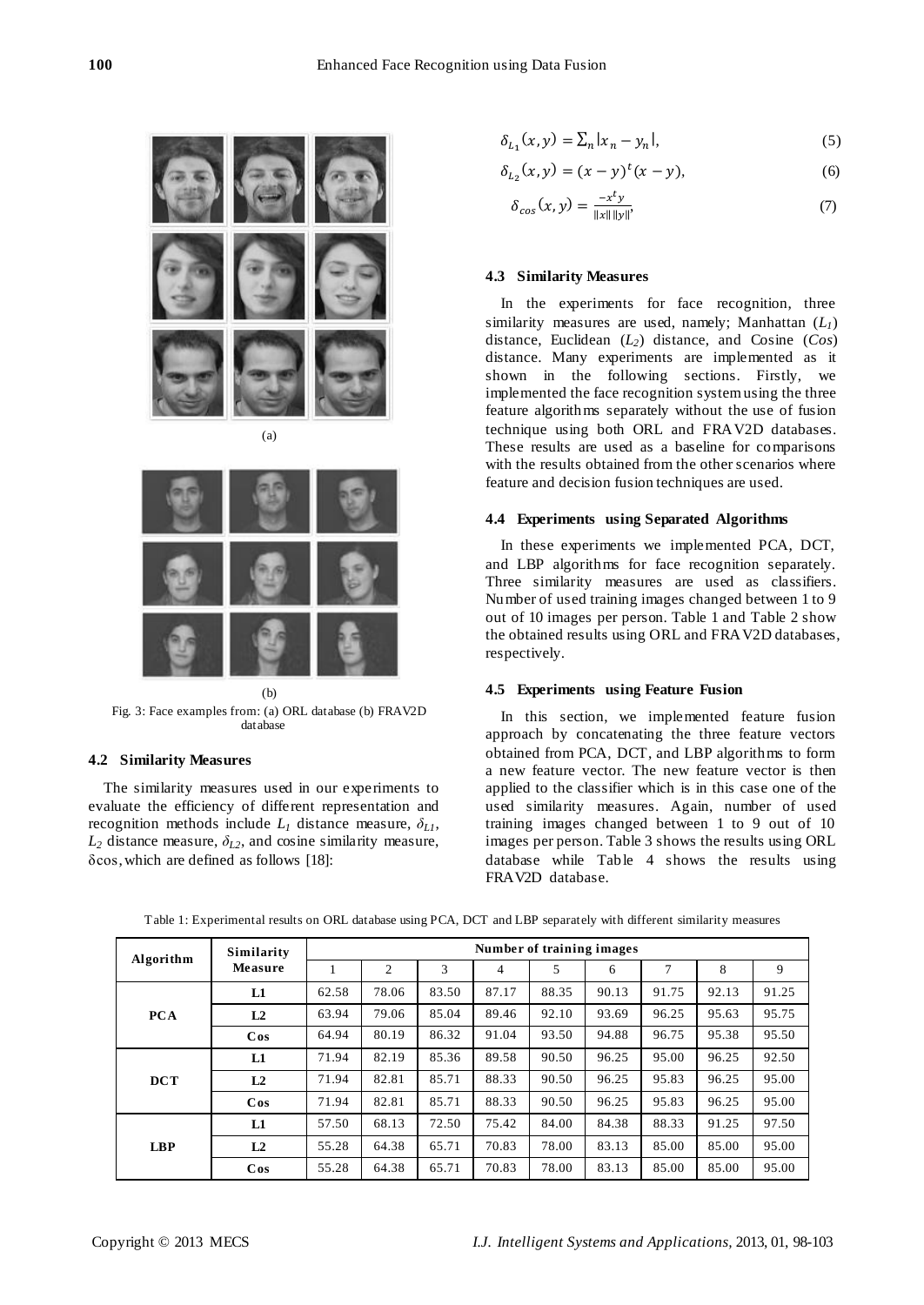| Algorithm  | Similarity     | Number of training images |                |       |       |       |       |       |       |       |
|------------|----------------|---------------------------|----------------|-------|-------|-------|-------|-------|-------|-------|
|            | Measure        | 1                         | $\overline{2}$ | 3     | 4     | 5     | 6     | 7     | 8     | 9     |
|            | L1             | 63.07                     | 78.77          | 84.59 | 87.33 | 89.99 | 91.23 | 92.20 | 94.08 | 91.69 |
| <b>PCA</b> | L <sub>2</sub> | 64.75                     | 80.70          | 85.63 | 91.32 | 93.69 | 94.94 | 96.59 | 96.50 | 95.98 |
|            | $\cos$         | 65.14                     | 80.22          | 87.81 | 92.59 | 94.79 | 96.05 | 97.21 | 95.60 | 96.09 |
|            | L1             | 72.21                     | 82.27          | 85.74 | 90.56 | 91.26 | 96.67 | 95.87 | 96.77 | 93.14 |
| <b>DCT</b> | L <sub>2</sub> | 73.86                     | 83.15          | 87.09 | 89.21 | 92.12 | 96.85 | 96.46 | 97.07 | 95.85 |
|            | $\cos$         | 73.86                     | 84.11          | 86.08 | 89.23 | 91.57 | 97.19 | 97.68 | 97.44 | 96.01 |
| <b>LBP</b> | L1             | 58.65                     | 69.59          | 73.24 | 76.03 | 84.70 | 84.84 | 89.19 | 91.77 | 97.67 |
|            | L <sub>2</sub> | 55.40                     | 65.67          | 66.97 | 71.85 | 79.88 | 84.81 | 85.37 | 86.21 | 95.53 |
|            | $\cos$         | 55.75                     | 65.28          | 67.27 | 71.85 | 79.75 | 83.51 | 86.81 | 86.42 | 96.60 |

Table 2: Experimental results on FRAV2D database using PCA, DCT and LBP separately with different similarity measures

Table 3: Experimental results on ORL database using feature fusion among PCA, DCT and LBP wit h different similarity measures

| Similarity<br>Measure | Number of training images |       |       |       |       |       |       |       |       |  |  |
|-----------------------|---------------------------|-------|-------|-------|-------|-------|-------|-------|-------|--|--|
|                       |                           | 2     | 3     | 4     |       | 6     | 7     | 8     |       |  |  |
| L1                    | 81.75                     | 91.59 | 93.18 | 94.04 | 96.70 | 96.88 | 97.83 | 97.38 | 98.50 |  |  |
| L <sub>2</sub>        | 79.86                     | 88.47 | 90.54 | 91.67 | 94.50 | 96.13 | 97.17 | 96.63 | 97.25 |  |  |
| $\cos$                | 80.03                     | 88.59 | 90.57 | 91.75 | 94.60 | 96.38 | 97.25 | 96.88 | 97.50 |  |  |

Table 4: Experimental results on FRAV2D database using feature fusion among PCA, DCT and LBP with different similarity measur es

| Similarity<br>Measure | Number of training images |       |       |       |       |       |       |       |       |  |  |
|-----------------------|---------------------------|-------|-------|-------|-------|-------|-------|-------|-------|--|--|
|                       |                           | 2     | 3     | 4     |       | 6     |       | 8     |       |  |  |
| L1                    | 84.52                     | 92.17 | 94.83 | 94.73 | 98.51 | 97.40 | 98.68 | 97.73 | 99.70 |  |  |
| L2                    | 83.03                     | 89.70 | 92.50 | 92.83 | 96.26 | 97.31 | 97.79 | 97.47 | 98.19 |  |  |
| $\cos$                | 83.53                     | 89.12 | 92.03 | 91.97 | 96.24 | 96.42 | 97.57 | 97.06 | 98.89 |  |  |

Table 5: Experimental results on ORL database using decision fusion among PCA, DCT and LBP with different similarity measures

| Similarity<br>Measure | Number of training images |       |       |       |       |       |       |       |       |  |  |
|-----------------------|---------------------------|-------|-------|-------|-------|-------|-------|-------|-------|--|--|
|                       |                           | 2     | 3     | 4     | 5     | 6     | 7     | 8     | Q     |  |  |
| L1                    | 73.00                     | 86.72 | 90.68 | 93.79 | 96.20 | 97.88 | 98.00 | 98.13 | 98.25 |  |  |
| L2                    | 73.42                     | 86.31 | 89.68 | 93.54 | 96.25 | 98.00 | 98.83 | 98.38 | 99.00 |  |  |
| $\cos$                | 73.86                     | 86.72 | 90.04 | 93.92 | 96.75 | 98.13 | 98.92 | 98.00 | 99.00 |  |  |

#### **4.6 Experiments using Decision Fusion**

Different from the previous section, here we implemented decision fusion approach by applying PCA, DCT, and LBP algorithms, separately. The obtained three feature vectors are applied to the classifiers. After classification, the decisions form different classifiers are fused using majority voting technique. Same as previous scenarios, number of used training images changed between 1 to 9 out of 10

images per person. Table 5 and Table 6 show the results using ORL and FRAV2D databases, respectively.

Form the comparison in Table 7; it is very clear that the use of fusion technique helped improving the overall performance of the face recognition system. Implementing the three algorithms separately gave 93.5% as the highest result using PCA with Cos distance. While using feature fusion managed to increase the performance to 96.7% using L1 distance.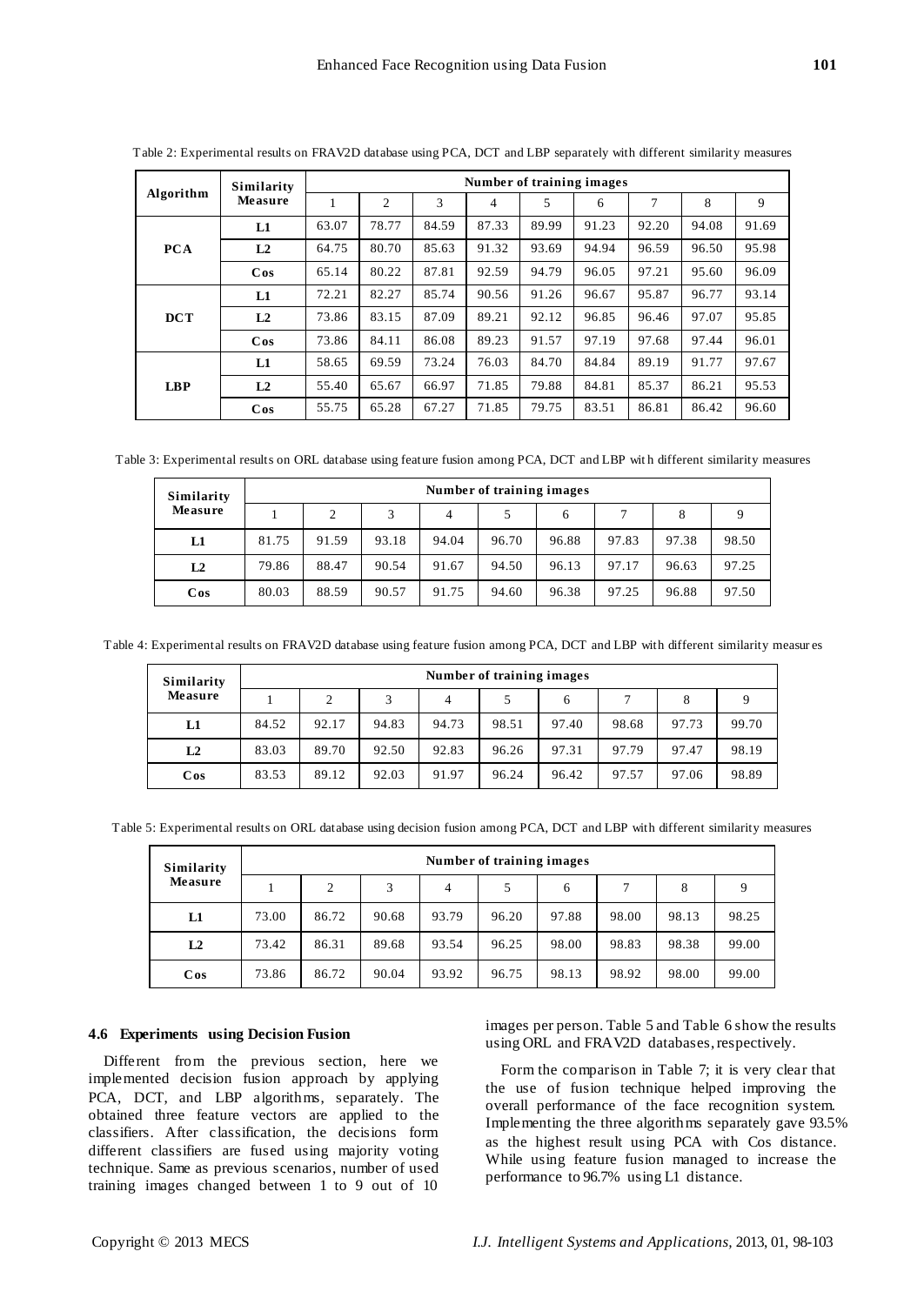Table 6: Experimental results on FRAV2D database using decision fusion among PCA, DCT and LBP with different simila rity measures

| Similarity<br><b>Measure</b> | Number of training images |       |       |       |       |       |       |       |       |  |  |
|------------------------------|---------------------------|-------|-------|-------|-------|-------|-------|-------|-------|--|--|
|                              |                           | 2     |       | 4     |       | 6     |       | 8     |       |  |  |
| L1                           | 78.64                     | 87.39 | 91.37 | 94.02 | 96.54 | 97.88 | 98.92 | 98.55 | 99.78 |  |  |
| L2                           | 79.37                     | 86.60 | 89.75 | 94.21 | 97.03 | 98.60 | 98.83 | 98.84 | 100   |  |  |
| $\cos$                       | 79.10                     | 87.39 | 90.29 | 94.76 | 97.43 | 98.51 | 99.38 | 98.77 | 100   |  |  |

Table 7: Comparison among the different approaches using ORL database with 5 training / 5 testing images per perso n

|                        | <b>Similarity measures</b> |                |        |  |  |  |  |
|------------------------|----------------------------|----------------|--------|--|--|--|--|
| <b>Algorithms</b>      | L1                         | L <sub>2</sub> | $\cos$ |  |  |  |  |
| <b>PCA</b>             | 88.35                      | 92.10          | 93.50  |  |  |  |  |
| $_{\rm DCT}$           | 90.50                      | 90.50          | 90.50  |  |  |  |  |
| <b>LBP</b>             | 84.00                      | 78.00          | 78.00  |  |  |  |  |
| <b>Feature Fusion</b>  | 96.70                      | 94.50          | 94.60  |  |  |  |  |
| <b>Decision Fusion</b> | 96.20                      | 96.25          | 96.75  |  |  |  |  |

Decision fusion raised this to 96.75% using Cos distance. The results in Table 7 obtained using ORL database with 5 training and 5 testing images per person.

## **V. Conclusion**

In this paper we introduce the use of data fusion for improving the face recognition performance. Two fusion techniques were applied, namely; feature fusion and decision fusion. Experimental results show the benefit of using such techniques in the face recognition problem. Both techniques shows promising results but more sophisticated experiments may led us to find out which technique is optimal for face recognition problem. Also, the effect of using different classifiers on system performance can be investigated in the further work.

## **References**

- [1] W. Zhao, R. Chellappa, A. Rosenfeld and P.J. Phillips, "Face Recognition: A Literature Survey/". ACM Computing Surveys, pp. 399-458, 2003.
- [2] F. Al-Osaimi, M. Bennamoun and A. Mian, ―Spatially Optimized Data Level Fusion of Texture and Shape for Face Recognition". To appear in IEEE Trans. on Image Processing, 2011.
- [3] M. Vatsa, R. Singh, A. Noore, and A. Ross, "On the Dynamic Selection of Biometric Fusion Algorithms‖. IEEE Transactions on Information Forensics and Security, vol. 5, no. 3, pp. 470-479, 2010.
- [4] A. Ross and A. K. Jain, "Fusion Techniques in Multibiometric Systems", in Face Biometrics for Personal Identification. R. I. Hammound, B. R.

Abidi and M. A. Abidi (Eds.), Springer, 2007, pp. 185-212.

- [5] A. Ross and A. K. Jain, "Multimodal Human Recognition Systems", in Multi-Sensor Image Fusion and Its Applications. R.S. Blum and Z. Liu (Eds.), CRC Taylor and Francis, 2006, pp. 289– 301.
- [6] D.H.P. Salvadeo, N.D.A. Mascarenhas, J. Moreira, A.L.M. Levada, D.C. Corre<sup>a</sup>, ―Improving Face Recognition Performance Using RBPCA MaxLike and Information Fusion". [Computing in Science & Engineering](http://www.computer.org/cise/) journal vol. 13 no. 5, pp. 14-21, 2011.
- [7] D.R. Kisku, M. Tistarelli, J.K. Sing, and P. Gupta, ―Face Recognition by Fusion of Local and Global Matching Scores using DS Theory: An Evaluation with Uni-Classifier and Multi-Classifier Paradigm". Computer Vision and Pattern Recognition Workshop, 2009, pp. 60-65.
- [8] D. G. Lowe, "Distinctive Image Features From Scale-Invariant Keypoints". International Journal of Computer Vision, vol. 60, no. 2, pp. 91-110, 2004.
- [9] The Olivetti Database; http://www.camorl.co.uk/facedatabase.html.
- [10] Á. Serrano, I. M. de Diego, C. Conde, E. Cabello, L Shen, and L. Bai, "Influence of Wavelet Frequency and Orientation in an SVM Based Parallel Gabor PCA Face Verification System", H. Yin et al. (Eds.): IDEAL Conference 2007, Springer-Verlag LNCS 4881, pp. 219–228, 2007.
- [11] M. Turk, A. Pentland, "Eigenfaces for Recognition". Journal of Cognitive Neuroscience, vol. 3, pp. 71-86, 1991.